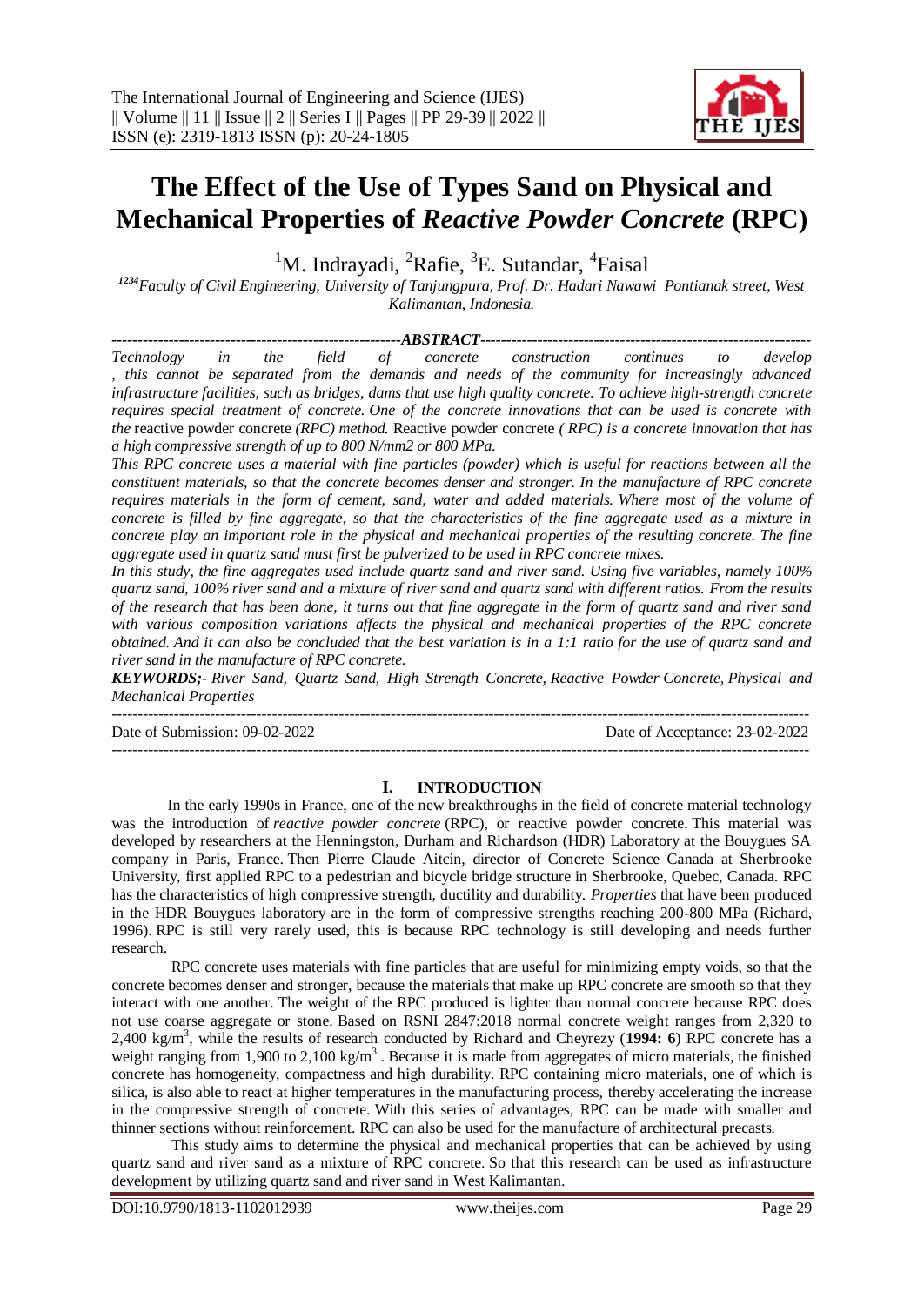## **II. METHOD**

This research study is divided into 2 (two) parts, namely:

- 1. Study of literature
- 2. Experimental Study

Where the study of literature aims to examine the relationship between the variables to be studied, by studying existing theories and how to collect data. Through literature study, research hypotheses will be born which are temporary answers to existing problems.

This experimental study was carried out in the laboratory by making a number of test objects to be tested so that the necessary data were obtained, after the data were analyzed it could be used to test the hypothesis so that a conclusion was obtained.

This study will examine the RPC concrete with a ratio of sand variations, then the best sand variation and in accordance with the final goal of this research is to produce the best RPC concrete and in accordance with the compressive strength plan.

### **2.1. Analysis of Materials**

The materials to be used in the RPC concrete mix should be analyzed first. This analysis is carried out to determine the properties of these materials, such as water content, specific gravity, volume weight and other materials, which can affect the setting time, because these properties can affect the design calculations*(mix design* of RPC concrete later. The materials used in this research are as follows:

- 1. The cement used is 4 brands of PCC and 1 brand of PPC.
- 2. The sand to be used is quartz sand with a size of 1.18
- 3. The water used is PDAM water with a PH of 6-7.
- 4. Superplasticizer with the trademark Sikamen LN issued by PT Sika
- 5. The Sika fume used is the trademark Sikacim from PT Sika
- 6. The planned compressive strength is 60 MPa.
- 7. W/C used 0.33
- 8. The composition of the mixture will be based on the journal.

## **2.2. Research Place**

This research was carried out at the Structure and Materials Laboratory, Faculty of Engineering, Untan

#### **2.3. Population and Sample**

The population is all objects to be studied in this study, namely the shape of a cylinder with the following sizes:

- 1. Cylinder with a diameter of 150 mm, and a height of 300 mm
- 2. Cylinder with a diameter of 100 mm, and a height of 200 mm

|                | <b>SAMPLE</b>                  | <b>Cylindrical Test Object</b> |   |     |    |             |                               |                                        |
|----------------|--------------------------------|--------------------------------|---|-----|----|-------------|-------------------------------|----------------------------------------|
| No             |                                | <b>Compression Streght</b>     |   |     |    |             | <b>Split</b><br><b>Tensil</b> | <b>Modulus of</b><br><b>Elasticity</b> |
|                |                                | <b>Days</b>                    |   |     |    | <b>Days</b> | <b>Days</b>                   |                                        |
|                |                                | 3                              | 7 | 14  | 21 | 28          | 28                            | 28                                     |
| 1              | V1 (100% Quartz Sand)          | 5                              | 5 | 5   | 5  | 5           | 3                             | 3                                      |
| 2              | $V2(100\%$ River Sand)         | 5                              | 5 | 5   | 5  | 5           | 3                             | 3                                      |
| 3              | V3 (Quartz Sand 50% River 50%) | 5                              | 5 | 5   | 5  | 5           | 3                             | 3                                      |
| $\overline{4}$ | V4 (Ouartz Sand 40% River 60%) | 5                              | 5 | 5   | 5  | 5           | 3                             | 3                                      |
| 5              | V5 (Quartz Sand 60% River 40%) | 5                              | 5 | 5   | 5  | 5           | 3                             | 3                                      |
|                |                                |                                |   |     |    |             |                               |                                        |
|                | <b>TOTAL</b>                   |                                |   | 125 |    |             |                               | 30                                     |

## **2.4. Material Inspection**

Inspection of materials as follows:

#### **2.4.1. Cement**

This inspection is carried out visually on the cement used, namely PCC cement which has met the Indonesian National Standard (SNI 15-7064-2004 and 15-0302-2004).

**Table 1** List of Test Object Samples

### **2.4.2. Fine Aggregate (Quartz Sand)**

For sand inspection includes:

1. Examination of Organic Content in Sand Aggregate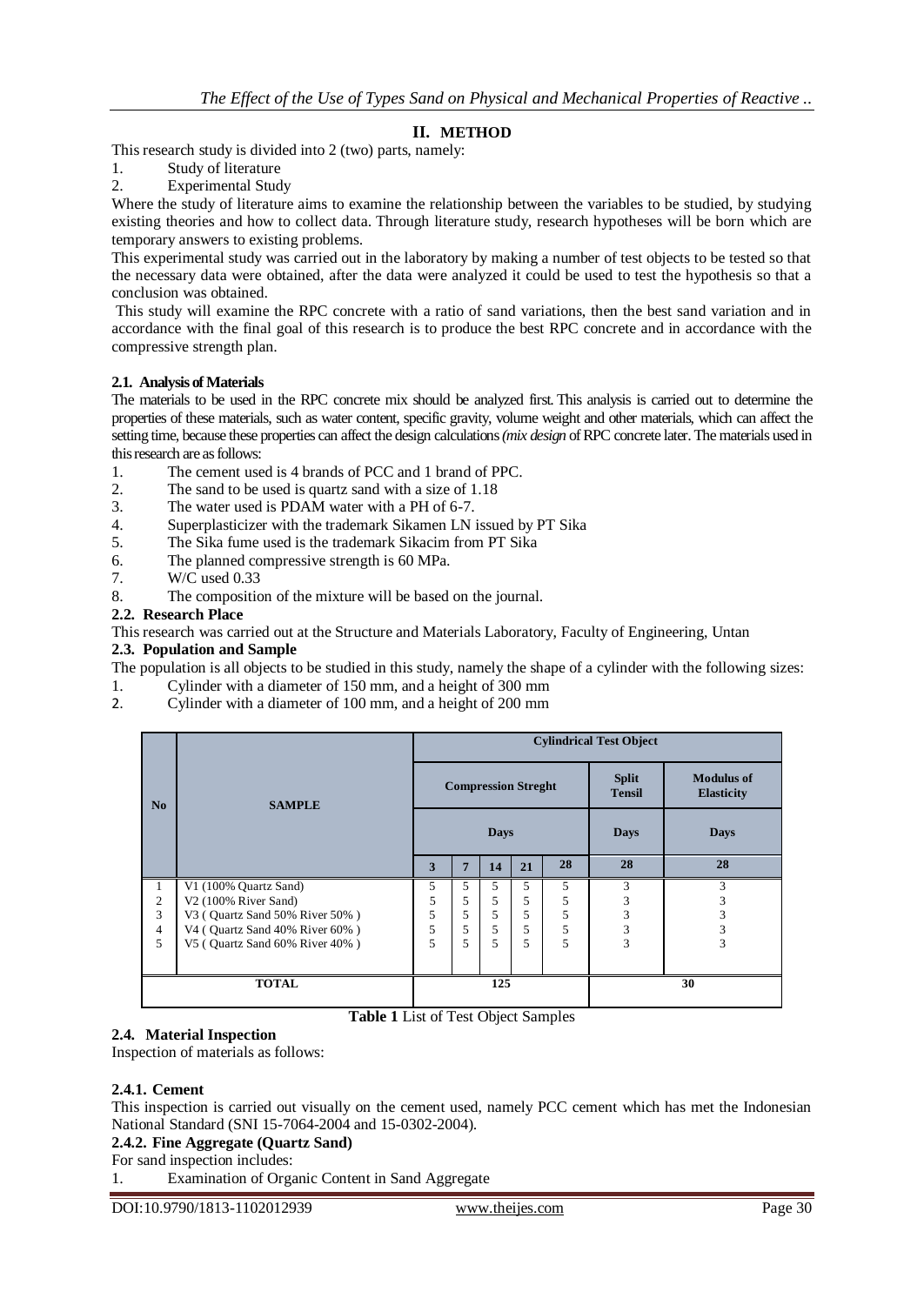- 2. Checking Sludge Aggregate Levels of sand
- 3. Sand Aggregate Moisture Check
- 4. Sand Aggregate Gradation Inspection

5. Specific Gravity and Water Absorption Sand Aggregate

### **2.4.3. Water**

The water used is taken from the PDAM on Perdana street no 257 where RPC is made. However, in this study, the chemical content of water was not investigated.

## **2.4.4. Superplasticizer**

This inspection is carried out visually and by examining the composition of the brochure, which is planned to use the LN type.

## **2.4.5. Silica Fume**

This inspection is carried out visually and by reviewing the composition of the existing brochure. With a composition based on previous research.

### **3.5. RPC Concrete Testing**

Tests carried out for RPC include:

- 1. Slump Test
- 2. Compressive Strength Test
- 3. Split Tensile Strenght Test
- 4. Elasticity Modulus Test

|                             |                              | TESTING TIME (DAYS) AND NUMBER OF<br><b>TESTING OBJECTS</b> |    |    |    |    |  |  |
|-----------------------------|------------------------------|-------------------------------------------------------------|----|----|----|----|--|--|
| <b>TESTING TYPE</b><br>NO.  |                              | <b>CYLINDER</b>                                             |    |    |    |    |  |  |
|                             |                              |                                                             |    | 14 | 21 | 28 |  |  |
|                             | Split Tensile Strength Test  |                                                             |    |    |    | 15 |  |  |
| $\mathcal{D}_{\mathcal{L}}$ | Compressive Strength Test    | 25                                                          | 25 | 25 | 25 | 25 |  |  |
| 3                           | <b>Modulus of Elasticity</b> |                                                             |    |    |    | 15 |  |  |

**Table 2** Table of Time and Number of Test Objects for 1 Sample Variation

## **IV. RESULTS AND DISCUSSION**

RPC concrete is the final subject of this research. RPC concrete research used a cylindrical specimen with dimensions of 100 x 200 mm and 150 x 300 mm. The material composition plan was obtained from previous research, namely from journal materials using water per binder (w/c) of 0.28. The cylindrical concrete mix design uses different sands, namely quartz sand and river sand. The independent variables used were the volume of quartz sand and river sand used.

## **4.1 Slump Test**

Slump testing is very important to determine the level of workability and the resulting material. Where the slump test is carried out. The data from the research that has been done obtained the following data:

| N <sub>o</sub> | <b>Variation</b>                                                         | <b>Slump Test (cm)</b> |
|----------------|--------------------------------------------------------------------------|------------------------|
|                | Variation 1                                                              | 3.0                    |
| $\mathfrak{D}$ | Variation 2                                                              | 6.0                    |
| 3              | Variation 3                                                              | 8.0                    |
| 4              | Variation 4                                                              | 4.0                    |
| 5              | Variation 5                                                              | 9.0                    |
|                | $\mathbf{T}_0$ <b>bl</b> o 2 $\mathbf{C}$ lumn $\mathbf{T}_{\text{out}}$ |                        |

#### **Table 3** . Slump Test

From the results of the slump, it can be concluded that based on the plan, the slump is 3-6 cm. Thus for variations 3 and 5 do not meet the requirements of the plan. Thus the resulting RPC concrete will not go according to plan. And also the results will be smaller than the original plan.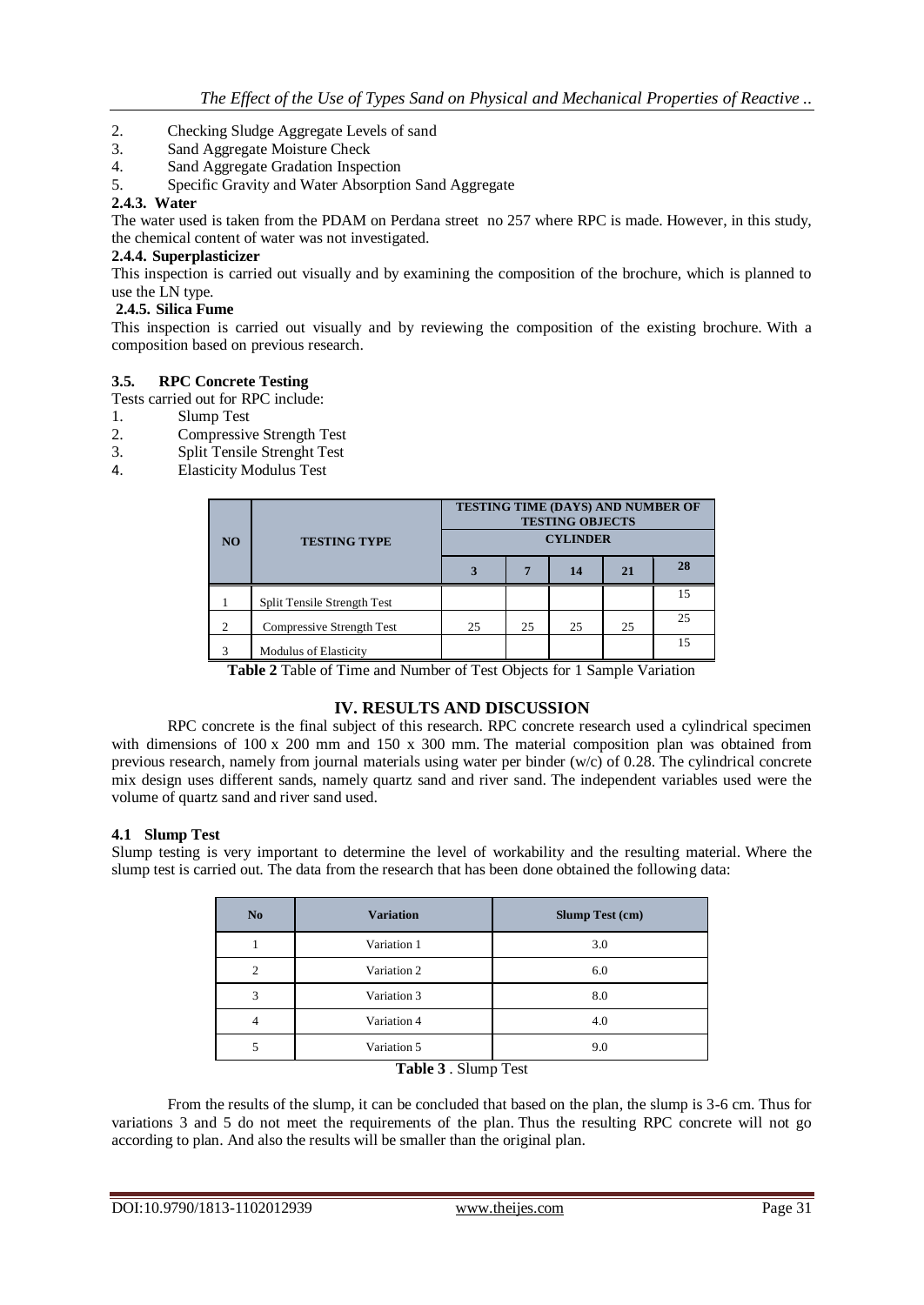Variations 1 to 5 have a low or thick level of workability. Thus, a better quality of RPC concrete will be obtained, because a small slump will produce stronger concrete compared to a large slump. Where required in the manufacture of structural concrete (SNI 2002) the ideal slump is 25-100 mm.

## **4. 2 Volume/Fill Weight Test**

The results of the average volume/content weight of RPC concrete bricks that have been tested for a sample size of 150 mm x 300 mm from each variation for each age obtained the following data:

| N <sub>0</sub> | <b>Samples</b> | Volume Weight $(Kg/m3'$ day) |           |           |           |           |  |  |  |  |
|----------------|----------------|------------------------------|-----------|-----------|-----------|-----------|--|--|--|--|
|                |                | 3                            | 7         | 14        | 21        | 28        |  |  |  |  |
|                | Variation 1    | 2,237.129                    | 2,226.754 | 2,211.664 | 2,202.233 | 2,192.801 |  |  |  |  |
| 2              | Variation 2    | 2,222.982                    | 2,212.607 | 2,195.631 | 2,183.37  | 2,172.052 |  |  |  |  |
| 3              | Variation 3    | 2,189.972                    | 2,173.939 | 2,161.678 | 2,134.327 | 2,132.44  |  |  |  |  |
| $\overline{4}$ | Variation 4    | 2,190.915                    | 2,187.143 | 2,143.758 | 2,140.929 | 2,130.554 |  |  |  |  |
| 5              | Variation 5    | 2,121.123                    | 2,092.829 | 2,090.942 | 2,085.283 | 2,033.411 |  |  |  |  |



**Table 4** Volume Weight

**Figure 1** Volume Weight Barchart with Variations

From the table, we can see that the volume weight of RPC concrete at the age of 28 days is 2033,411 – 2192,801 Kg/m3. So that RPC has a volume weight that is smaller than normal concrete of above 2200 kg/m3. Thus, RPC concrete is included in lightweight concrete.

From the barchart, we can see that for all variations in weight the volume will decrease with increasing age of this RPC concrete. This is due to a reaction in the RPC concrete which causes the water contained in the RPC concrete to evaporate due to the hydration process in the RPC concrete.

#### **4.3 Compressive Strength Test**

The results of the compressive strength test of RPC concrete that have been tested for a sample size of 150 mm x 300 mm from testing 15 samples per each variation for each age obtained the following data:

| <b>Samples</b> | <b>Average Compressive Strength (Days) (MPa)</b> |        |        |        |        |  |  |
|----------------|--------------------------------------------------|--------|--------|--------|--------|--|--|
|                | 3                                                |        | 14     | 21     | 28     |  |  |
| Variation 1    | 23,682                                           | 30.558 | 35,396 | 35,965 | 57.449 |  |  |
| Variation 2    | 22.536                                           | 23.682 | 27.629 | 34,046 | 55.768 |  |  |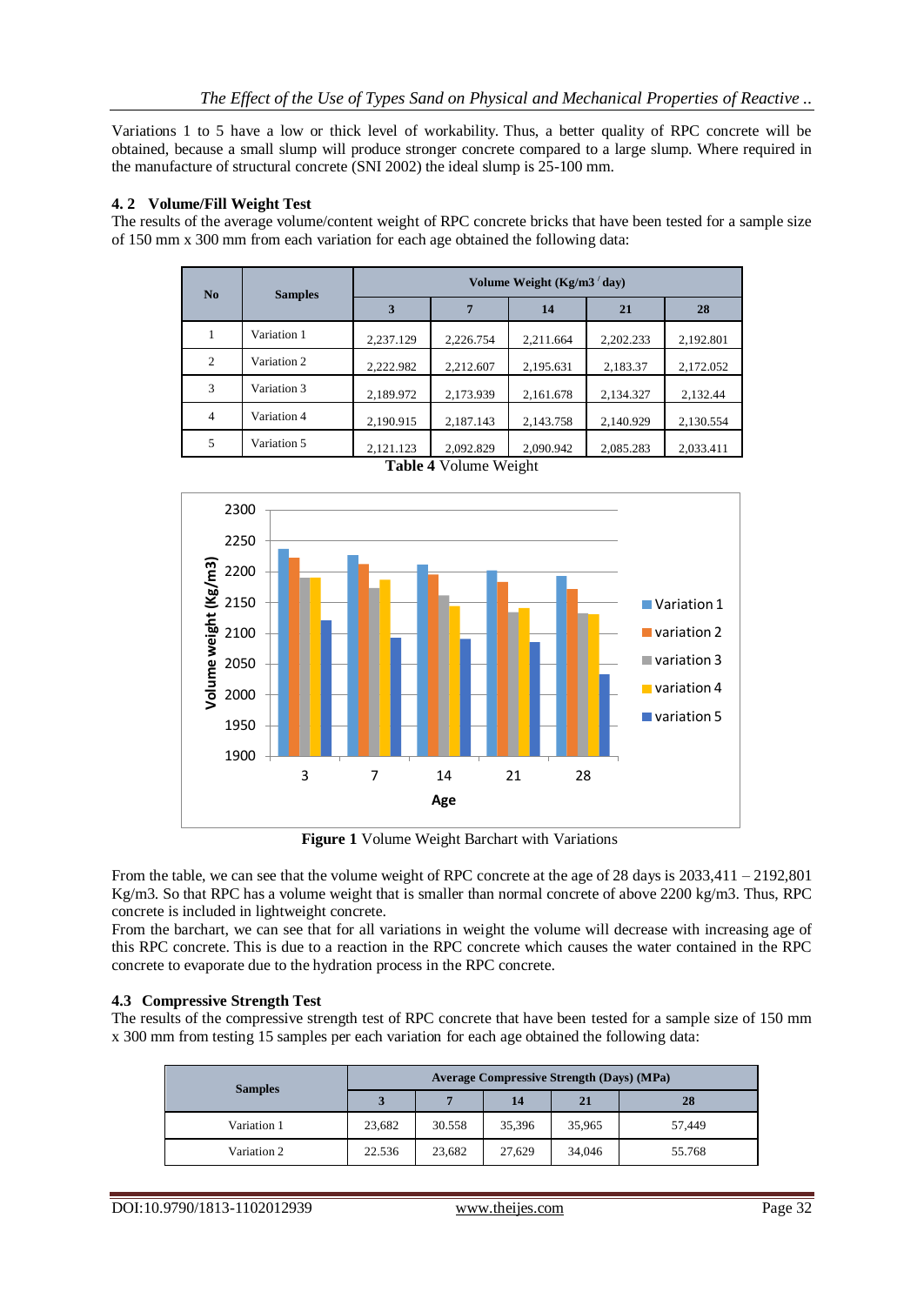|             |        |        | <b>Table <math>\mathbf{F}</math></b> Arrange Commessive Strength of each vertices $\mathbf{V}^{\mathbf{C}}$ Age |        |        |  |  |  |
|-------------|--------|--------|-----------------------------------------------------------------------------------------------------------------|--------|--------|--|--|--|
| Variation 5 | 14.756 | 23,810 | 31.309                                                                                                          | 40.234 | 50,802 |  |  |  |
| Variation 4 | 18.335 | 29.991 | 30.685                                                                                                          | 46.473 | 62.389 |  |  |  |
| Variation 3 | 18.008 | 25.210 | 32.503                                                                                                          | 48.383 | 50.292 |  |  |  |
|             |        |        |                                                                                                                 |        |        |  |  |  |

**Table 5** Average Compressive Strength of each variation VS Age

From the table, it can be seen that the RPC concrete of each variation was taken from 15 samples that had been made, which resulted in an average compressive strength of 28 days between 50.292 – 62.389 MPa. From the results obtained, the greatest compressive strength is variation 4 using a mixture of 40% quartz sand and 60% river sand, while the lowest is variation 3 using a 50% river sand and 50% quartz sand mixture. From the table we can also see that the compressive strength of RPC concrete from the age of 3 days to 28 days experienced an increase in strength.



**Figure 2.** Graph of Compressive Strength Vs Concrete Age

From the graphs and tables above, it can be concluded that with increasing age of concrete, the resulting compressive strength will increase non-linearly. And from the results obtained, it turns out that only variation 4 reaches a design strength of 60 MPa.

# **4.4. Elasticity Modulus Test**

The results of the elastic modulus of RPC concrete that have been tested for a sample size of 150 mm x 300 mm from testing 3 samples per each variation for each age obtained the following data:

| N <sub>o</sub> | <b>Samples</b>                  | <b>Average Modulus of Elasticity (Ec) MPa</b> |
|----------------|---------------------------------|-----------------------------------------------|
|                | Variation 1                     | 34,185                                        |
| $\overline{c}$ | Variation 2                     | 32,674                                        |
| 3              | Variation 3                     | 32,295                                        |
| 4              | Variation 4                     | 34,020                                        |
| 5              | Variation 5<br>__ _ _ _ _ _ _ _ | 30,453<br>.                                   |

From the table it can be seen that the RPC concrete of each variation was taken from the 3 samples that had been made, which resulted in an average modulus of elasticity of 28 days between 30,453 – 34,185 MPa. From the results obtained, the largest modulus of elasticity is variation 1 using a mixture of 100% quartz sand, while the lowest is variation 5 using a mixture of 60% quartz sand and 40% river sand. From the results obtained, it turns out that the modulus of elasticity of RPC concrete is greater than normal concrete.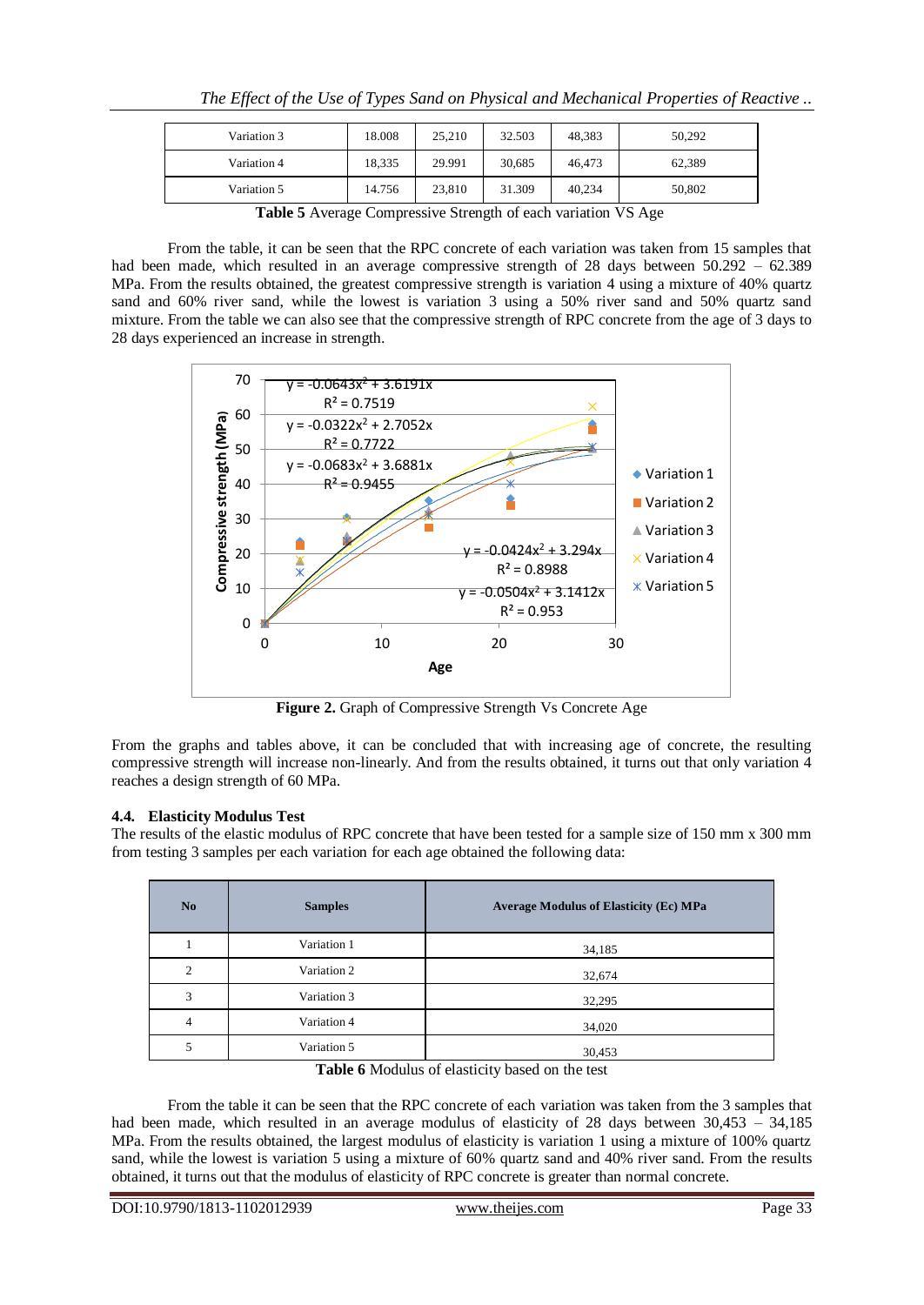

**Figure 3** Chart of Stress Vs Strain Variation 1



**Figure 4** Chart of Stress Vs Strain Variation 2



**Figure 5** Chart of Stress Vs Strain Variation 3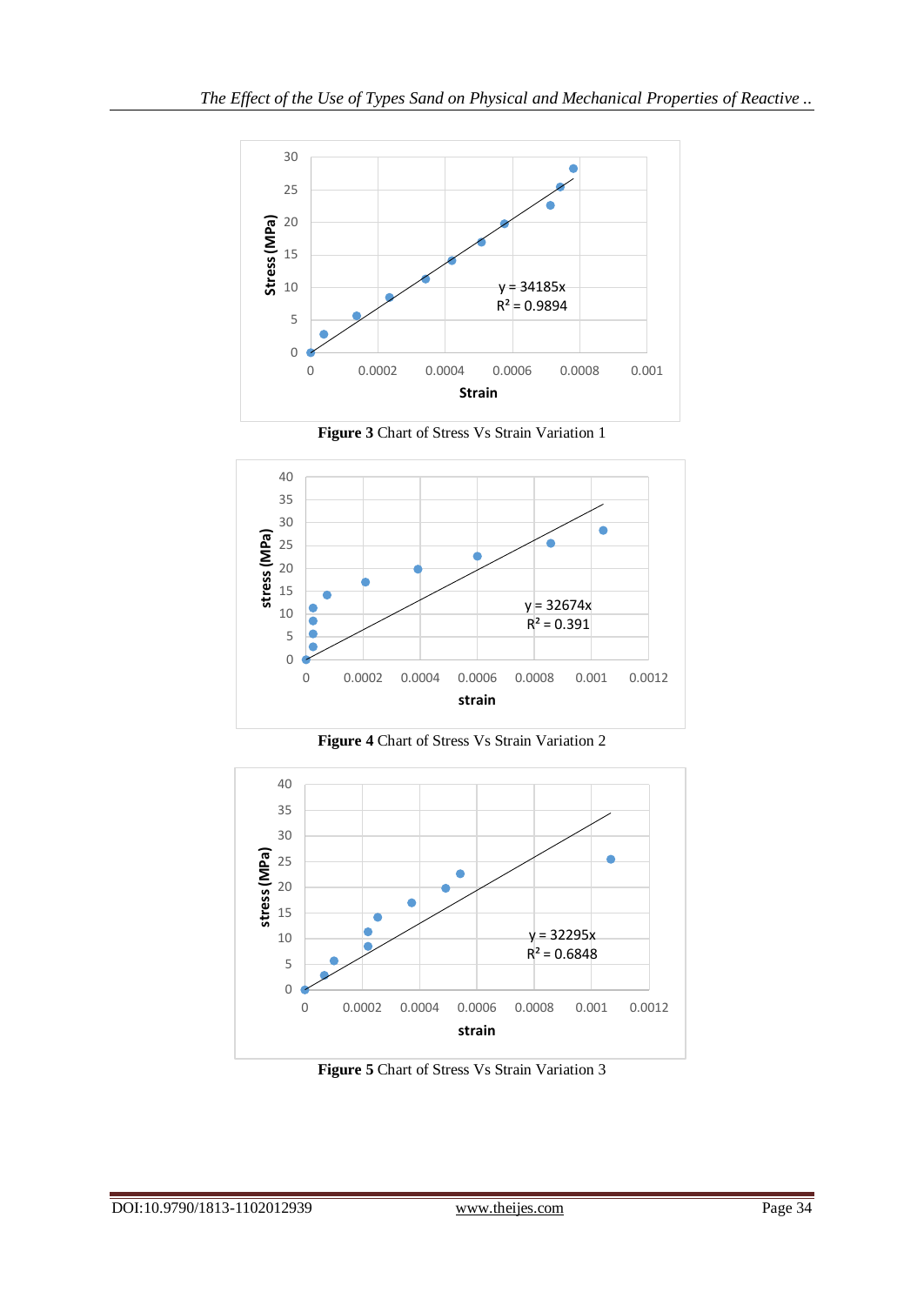

**Figure 6** Chart of Stress Vs Strain Variation 4



**Figure 7** Chart of Stress Vs Strain Variation 5

Meanwhile, if you use the equation issued by S **NI 2847:2018** :

- Ec = Wc  $^{1.5}$ . 0.043 fc' MPa
- $Wc = weight of concrete$
- fc' = Compressive Strength of Concrete

| No             | <b>Samples</b> | <b>Average Modulus of Elasticity</b><br>(Ec) MPa |
|----------------|----------------|--------------------------------------------------|
|                | Variation 1    | 34,986.89                                        |
| $\overline{c}$ | Variation 2    | 34,558,70                                        |
| 3              | Variation 3    | 30,437.80                                        |
| $\overline{4}$ | Variation 4    | 35,240,50                                        |
| 5              | Variation 5    | 31,027.21                                        |

**Table 7** Modulus of elasticity based on SNI

From the table it can be seen that the RPC concrete of each variation produces a modulus of elasticity of 30,558,70 – 35,240,50 MPa. From the results obtained, the largest modulus of elasticity is variation 4 using a mixture of 40% quartz sand and 60% river sand, while the lowest is variation 3 using a mixture of 50% quartz sand and 50% river sand.

## **4.5 Split Tensile Strength Test**

The tensile strength value is obtained by entering the maximum value when the test object is destroyed and split into 2 parts.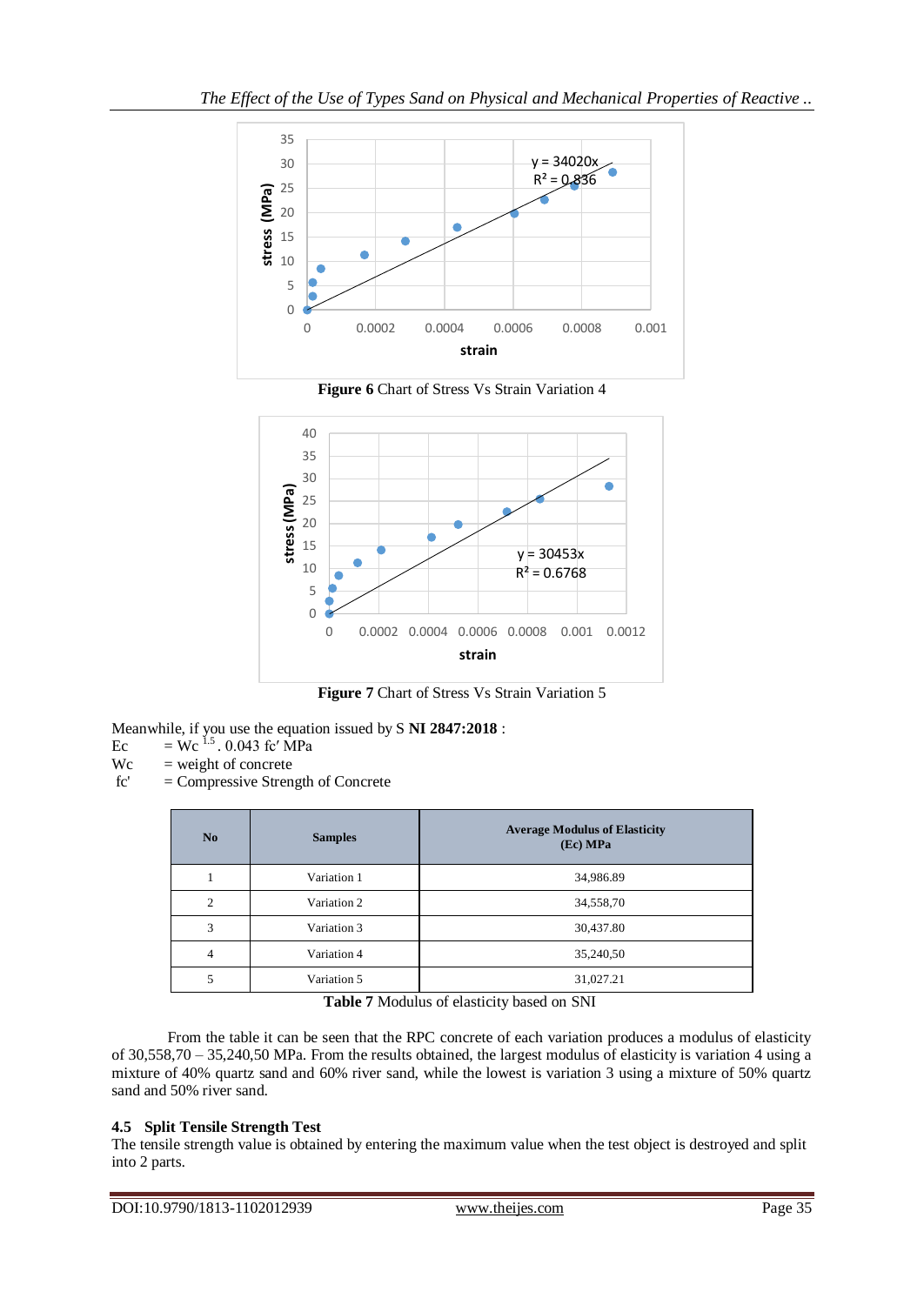| N <sub>O</sub> | <b>Samples</b> | <b>Average Split Tensile Strength (MPa)</b> |
|----------------|----------------|---------------------------------------------|
|                | Variation 1    | 12.30                                       |
|                | Variation 2    | 10.44                                       |
|                | Variation 3    | 10.81                                       |
|                | Variation 4    | 12.22                                       |
|                | Variation 5    | 10.07                                       |

**Table 8** Data on Split Tensile Strength of RPC Concrete

From the table it can be seen that the RPC concrete of each variation was taken from the 3 samples that had been made, which resulted in an average split tensile strength of 30 days between 10.07 – 12.30 MPa. From the results obtained, the largest split tensile strength is variation 1 using a mixture of 100% quartz sand, while the lowest is variation 5 using a mixture of 40% river sand and 60% quartz sand. If we compare the resulting compressive strength, we will get the percentage reduction of the compressive strength which can be seen in the table below:

| N <sub>O</sub> | <b>Samples</b> | Percentage (%) split tensile strength of compressive<br>strength |
|----------------|----------------|------------------------------------------------------------------|
|                | Variation 1    | 21.4%                                                            |
| ◠              | Variation 2    | 18.7%                                                            |
| 3              | Variation 3    | 21.5%                                                            |
|                | Variation 4    | 19.6%                                                            |
|                | Variation 5    | 19.8%                                                            |

**Table 9** Percentage of Split Tensile Strength Vs Compressive Strength

The split tensile strength of concrete is relatively low, about 10%-15% of the compressive strength of concrete, sometimes reaching 20%. This strength is more difficult to measure and the results vary from one experimental material to another than for pressure cylinders ( *Ferguson, 1986; 11* ). If we see from the results obtained that the value of % RPC concrete already meets the above statement because it is obtained between 19.6% - 21.5%.

## **4.6 Correlation Factor**

From the compressive strength at age 28, we will get the correlation factors for ages 2, 7, 14, 21 and 28 days as follows:

| <b>Samples</b> |      |      |      |      |    |
|----------------|------|------|------|------|----|
|                | 3    | -    | 14   | 21   | 28 |
| Variation 1    | 0.41 | 0.53 | 0.62 | 0.63 |    |
| Variation 2    | 0.40 | 0.42 | 0.50 | 0.61 |    |
| Variation 3    | 0.36 | 0.50 | 0.65 | 0.96 |    |
| Variation 4    | 0.29 | 0.48 | 0.49 | 0.74 |    |
| Variation 5    | 0.29 | 0.47 | 0.62 | 0.79 |    |

**Table 10** Correlation Factors of RPC Concrete

This correlation factor is very necessary if we want to know the compressive strength of concrete at the age of 28 days at the beginning of the RPC concrete age. So that it will make it easier for us to work on and predict the strength of the RPC concrete that we make.

If the results of the correlation factor above are compared with the correlation factor for normal concrete based on PBI 71 as follows: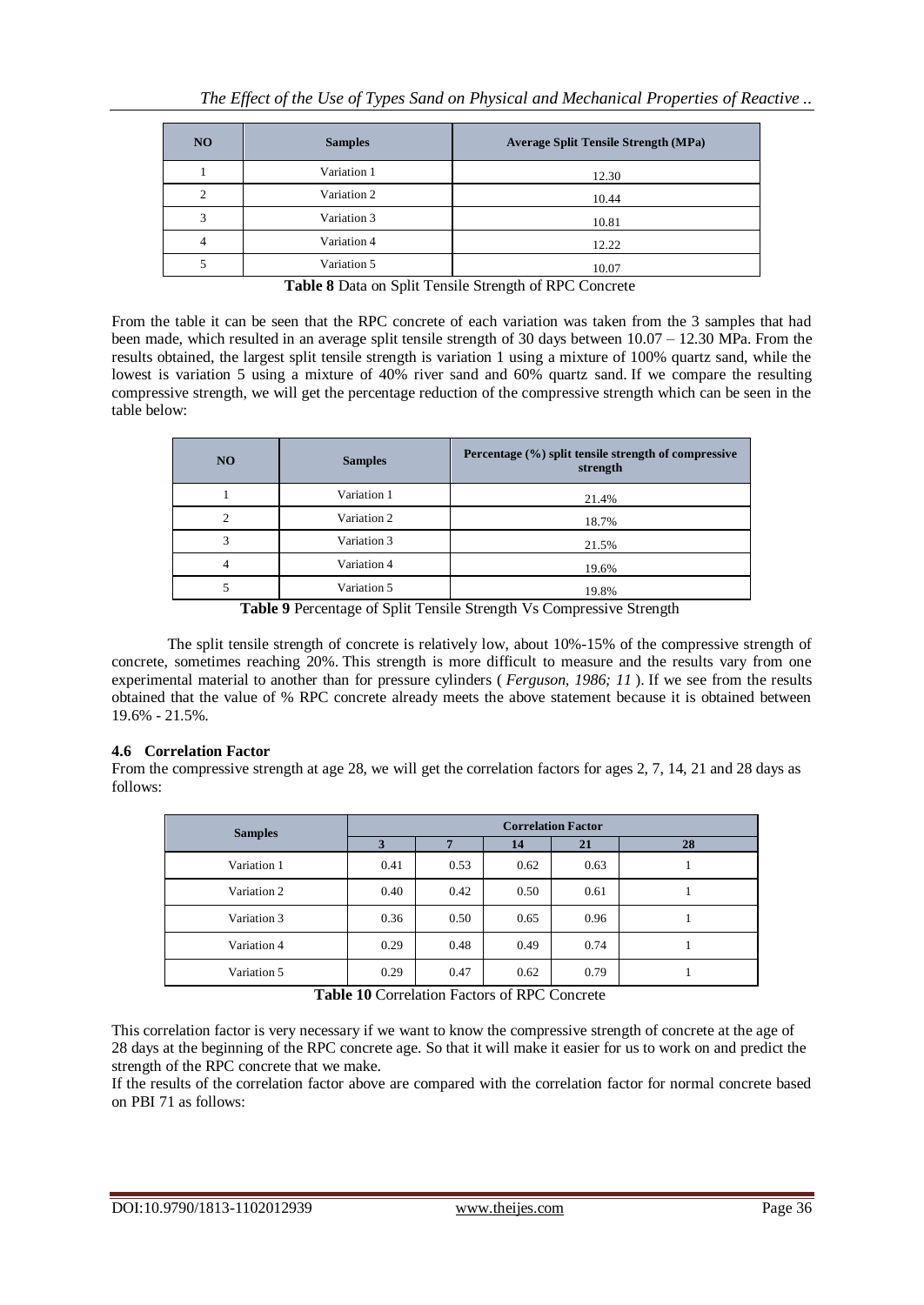|                                            | <b>Correlation Factor</b> |      |      |      |    |  |
|--------------------------------------------|---------------------------|------|------|------|----|--|
| <b>Samples</b>                             |                           |      |      |      | 28 |  |
| Portland cement with high initial strength |                           | 0.75 | 0.90 | 0.95 |    |  |

**Table 11** . Normal Concrete Correlation Factor

Where the approach is for Variation 3, while for the other variations it is not close. Maybe because RPC is a high-strength concrete, the possibility for 28 days of strength is still increasing with age. So there is still a need for research until it is 365 days old according to PBI 71.

# **V. CONCLUSION**

Based on the analysis of the research results, several conclusions can be drawn as follows:

1. Gradation of fine aggregate in the form of quartz sand obtained fineness modulus for quartz sand including zone IV and fine quartz sand 1.744. The quartz sand gradation falls into the upper and lower intervals for zone IV with a max size of 1.18 mm. The specific gravity of the quartz sand used is between 2,576 Kg/m3. The absorption of quartz sand used is between 0.361%. The average volume weight of the quartz sand is 1,543 kg/m <sup>3</sup> and the organic content contained in the quartz sand does not exceed the tolerance (standard color No. 3). The silt content contained in the quartz sand is less than 5%, the water content of the quartz sand for the RPC concrete mix is 5.99%. So it can be concluded that quartz sand aggregate can be used as a mixture in the manufacture of RPC concrete because its physical properties have met the standard as fine aggregate.

2. Gradation of fine aggregate in the form of river sand obtained fineness modulus for quartz sand including zone III and fine quartz sand 2.240. The quartz sand gradation falls into the upper and lower intervals for zone IV with a max size of 2,380 mm. The specific gravity of the quartz sand used is between 2,615 Kg/m3. The absorption of quartz sand used is between 0.361%. The average volume weight of the quartz sand is 1,660 kg/m <sup>3</sup> and the organic content in the quartz sand does not exceed the tolerance (standard color No. 3). The silt content contained in the quartz sand is less than 5%, the water content of the quartz sand for the RPC concrete mix is 5.99%. So it can be concluded that quartz sand aggregate can be used as a mixture in the manufacture of RPC concrete because its physical properties have met the standard as fine aggregate.

3.

| No             | <b>Testing</b>                | <b>Ouartz sand</b> | <b>River Sand</b> |
|----------------|-------------------------------|--------------------|-------------------|
| $\mathbf{1}$   | Absorption (absorption) %     | 0.361              | 0.422             |
| 2              | Apparent Density $kg/m3$      | 2.600              | 2,633             |
| 3              | Volume weight $\text{kg/m}^3$ | 1,543.33           | 1.5800            |
| $\overline{4}$ | Water content %               | 5.99               | 5.99              |
| 5              | Fine Modulus of Grain (MHB)   | 1.744              | 2.240             |
| 6              | Organic Substance Content     | 3                  | 5                 |
| 7              | Mud Content %                 | 1.351              | 1.515             |
| 8              | Gradation of details          | Fine Sand          | Medium sand       |

4. The results of the sand analysis can be seen in the table below:

**Table 12** Fine Aggregate (Sand) Inspection Results

In PCC cement, the largest elements are calcium oxide (CaO) or lime, silicon dioxide (SiO  $_2$ ), aluminum oxide (Al<sub>2</sub>O<sub>3</sub>) and ferric oxide (Fe<sub>2</sub>O<sub>3</sub>). The cement used includes cement II, which has a high-early-strength-Portland-cement. This type gains great strength in a short time, so it can be used for the manufacture of RPC concrete.

4. The water used is PDAM water with a PH of 6 -7 and clean conditions because the water can be used for drinking water, thus the water has met the standards and can be used for mixing in the manufacture of RPC concrete.

5. In this study, Sikamen LN was used as a chemical admixture to reduce the use of water, formulated for the precast concrete element industry, to increase the initial strength of the concrete so that the formwork can be released quickly and can be used as much as possible so that the time used can be used faster. Where Sikamen LN is a type F chemical admixture with high initial strength and water reduction, making it suitable for the manufacture of RPC concrete. Its specific gravity is  $1.22 \pm 0.01$  kg/L at  $2+20$  °C. The usage varies for each variation, for variation 1 as much as 7.16 kg, variation 2 as much as 6.78 kg, variation 3 as much as 6.03 kg, variation 4 as much as 4.90 kg, and variation 5 as much as 3.77 kg.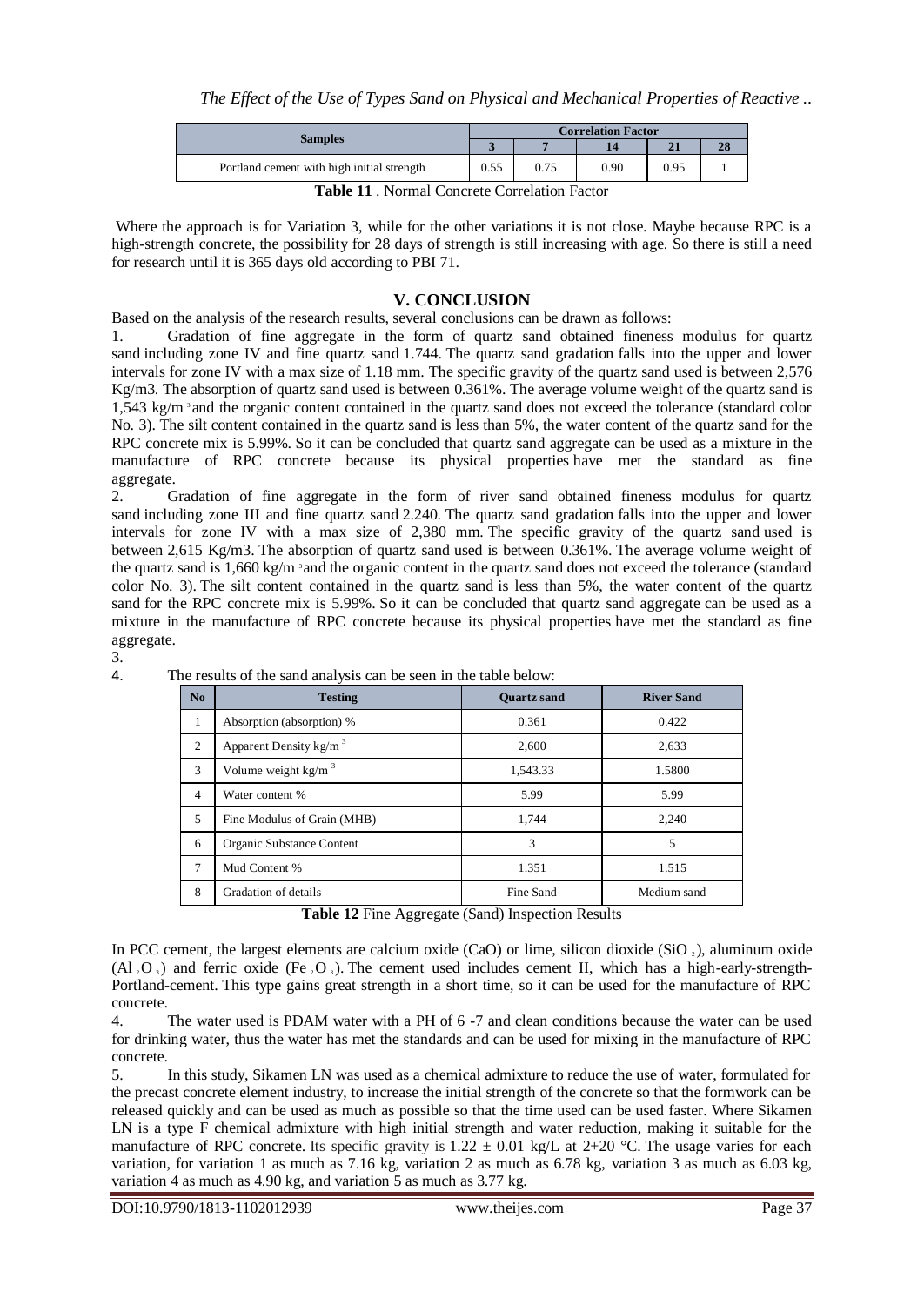- 6. In this study, Selica Fume was used as a mineral admixture to provide excellent internal cohesion and water retention in fresh concrete. The concrete becomes highly pliable and the pump ability is substantially improved. In hardened concrete, the later reactive silica fume forms chemical bonds with free lime (CaOH2). The hydration product formation additive resulted in a significantly denser cement matrix . Where Sika Fume is a type F admixture mineral with the following properties:
	- High stability
	- eco-friendly concrete
	- Greatly increased endurance
	- Salt Resistant
	- Ultimate power increase
	- Improved abrasion resistance
	- Improved water abrasion resistance
	- Increased viscosity of gas
	- Reduces chloride penetration
	- SikaFume does not contain chlorides or other corrosion-inducing agents for steel, and therefore can be used without limitation for the construction of prestressed concrete

7. The specific gravity is 0.65 kg/l and the chloride ion is < 0.3 M%. . The use is 28.64 kg, so it is 11.40% by weight of cement. It turned out to exceed the existing brochure 5-10% of the weight of cement. Because this is based on previous research where the basis is in making high-strength concrete that is used is between 15- 25% of the weight of cement.

8. All variations for the slump test were obtained on average above 30-90 mm, this means that the mixture of variations 1 to 5 has a low or viscous level of workability. Thus, a better quality of RPC concrete will be obtained, because a small slump will produce stronger concrete compared to a large slump. Where required in the manufacture of structural concrete (SNI 2002) the ideal slump is 25-100 mm.

9. The average volume weight/content of RPC concrete is between  $2033.411 - 2192.801 \text{ kg/cm}$ <sup>3</sup>The volume weight of RPC concrete in general will be lighter with increasing age of the concrete. This is due to a reaction in the RPC concrete which causes the water contained in the RPC concrete to evaporate due to the hydration process in the RPC concrete.

10. The average compressive strength for the age of 28 days is between 50.292 – 62.389 MPa. From the results obtained the greatest compressive strength is variation 4 using a mixture of 40% quartz sand and 60% river sand while the lowest is variation 3 using a mixture of 50% river sand and 50% quartz sand. The compressive strength of RPC concrete from the age of 3 days to 28 days experienced an increase in its compressive strength along with the age of the RPC concrete. And from the results obtained, it turns out that only variation 4 reaches a design strength of 60 MPa.

11. RPC concrete produces an average modulus of elasticity of 28 days between 30,453 – 34,185 MPa. From the results obtained, the largest modulus of elasticity is variation 1 using a mixture of 100% quartz sand, while the lowest is variation 5 using a mixture of 60% quartz sand and 40% river sand. From the results obtained, it turns out that the modulus of elasticity of RPC concrete is greater than normal concrete, where Ec for normal concrete is 21000 MPa.

12. RPC concrete produces an average split tensile strength of 28 days between 10.07 – 12.30. From the results obtained, the largest split tensile strength is variation 1 using a mixture of 100% quartz sand, while the lowest is variation 5 using a mixture of 60% quartz sand and 40% river sand. From the results obtained, it turns out that the split tensile strength of RPC concrete is greater than normal concrete, namely from 19.6%-21.5% of its compressive strength, while normal concrete is 10%-15% of normal concrete compressive strength.

13. From the conclusions above, the H1B hypothesis which states that there is an effect of variations in the use of quartz sand and river sand on the physical and mechanical properties of RPC concrete is evident from the conclusions above. This can be seen from the physical and mechanical properties of the resulting concrete.

14. Judging from the results obtained, the best variation (optimum) is variation 4 (40% quartz sand and 60% river sand) in terms of its physical and mechanical properties.

15. The following table summarizes the results of the RPC concrete test using a mixture of sand types with several percentages:

|                            | <b>Variations</b> |           |          |           |           |  |
|----------------------------|-------------------|-----------|----------|-----------|-----------|--|
| <b>Testing</b>             |                   | 2         |          | 4         |           |  |
| Slumps (mm)                | 30                | 60        | 80       | 40        | 90        |  |
| Volume Weight $(Kg/m3)$    | 2,192.801         | 2,172.052 | 2,132.44 | 2,130.554 | 2,033.411 |  |
| Compressive Strength (Mpa) | 57.449            | 55.768    | 50.292   | 62.389    | 50.802    |  |